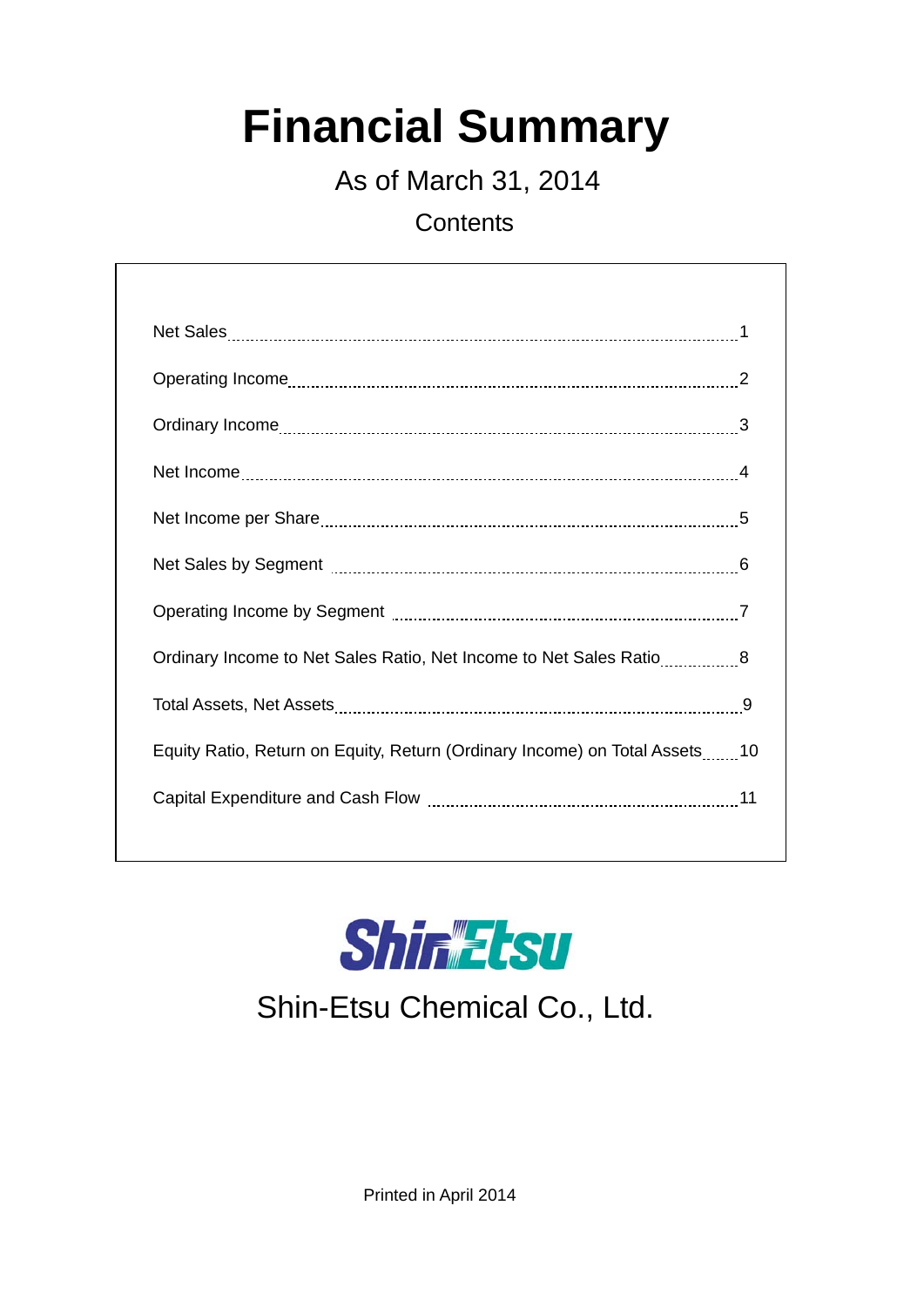

Net Sales

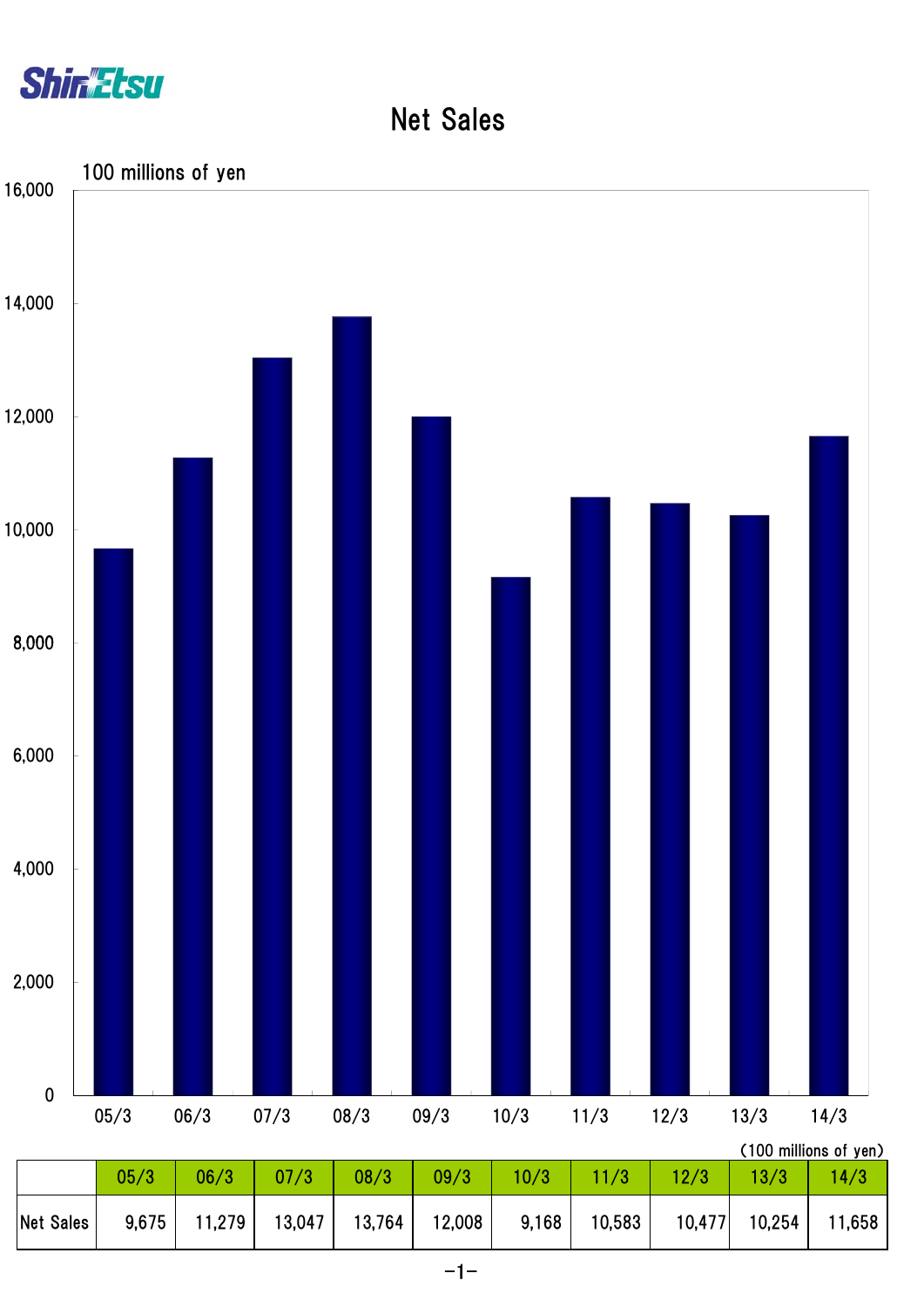

# (100 millions of yen)  $\overline{0}$ 500 1,000 1,500 2,000 2,500 3,000 3,500 05/3 06/3 07/3 08/3 09/3 10/3 11/3 12/3 13/3 14/3 100 millions of yen

|                     |       |      |       |       |       |       |       |      |      | (100 millions of yen) |
|---------------------|-------|------|-------|-------|-------|-------|-------|------|------|-----------------------|
|                     | 05/3  | 06/3 |       | 08/3  | 09/3  | 10/3  | /3    | 12/3 |      | 4/3                   |
| Operating<br>Income | 1,517 | ,853 | 2,410 | 2,871 | 2,329 | 1,172 | 1,492 | ,496 | ,570 | ا,738                 |

### Operating Income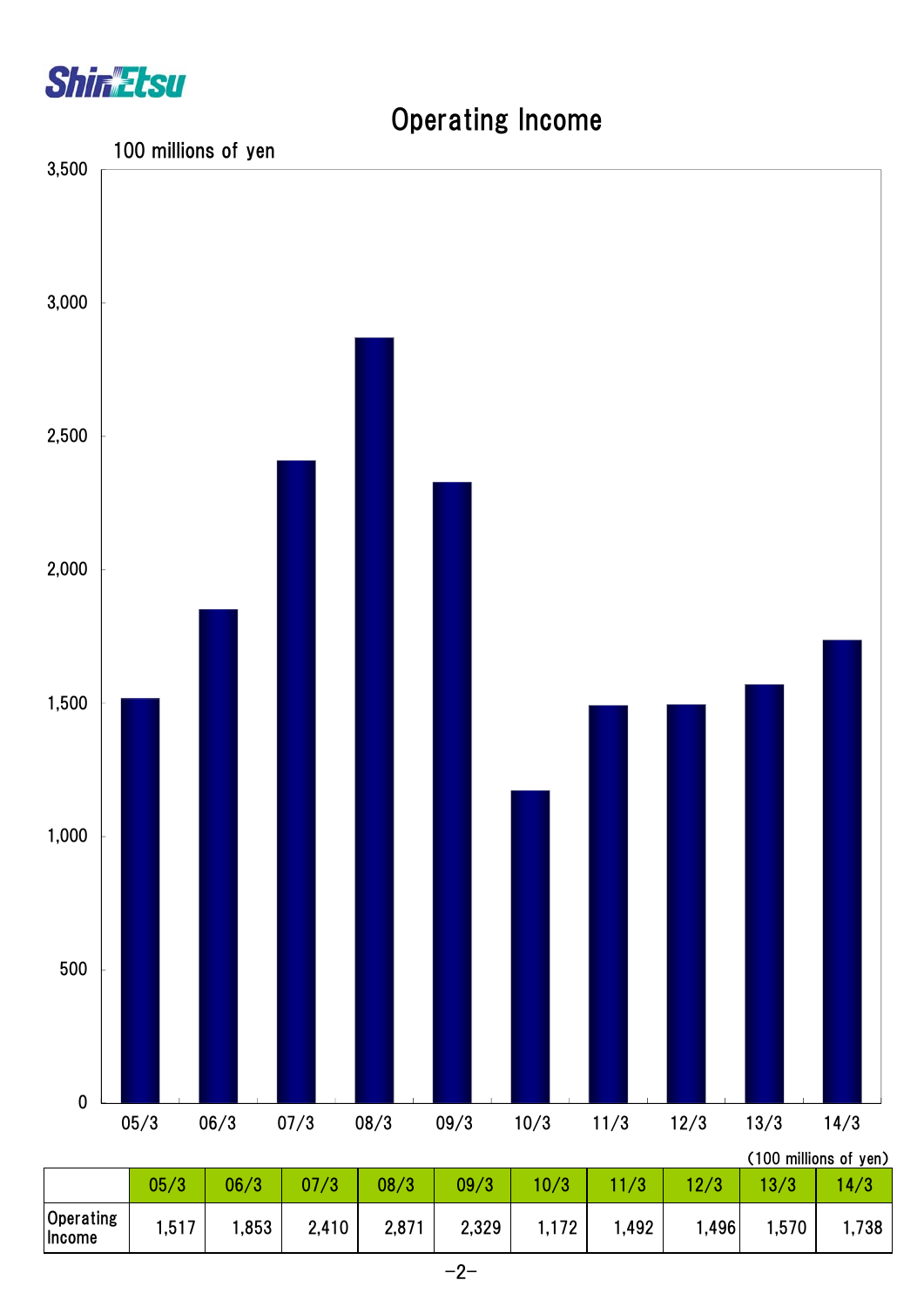

#### Ordinary Income



 $-3-$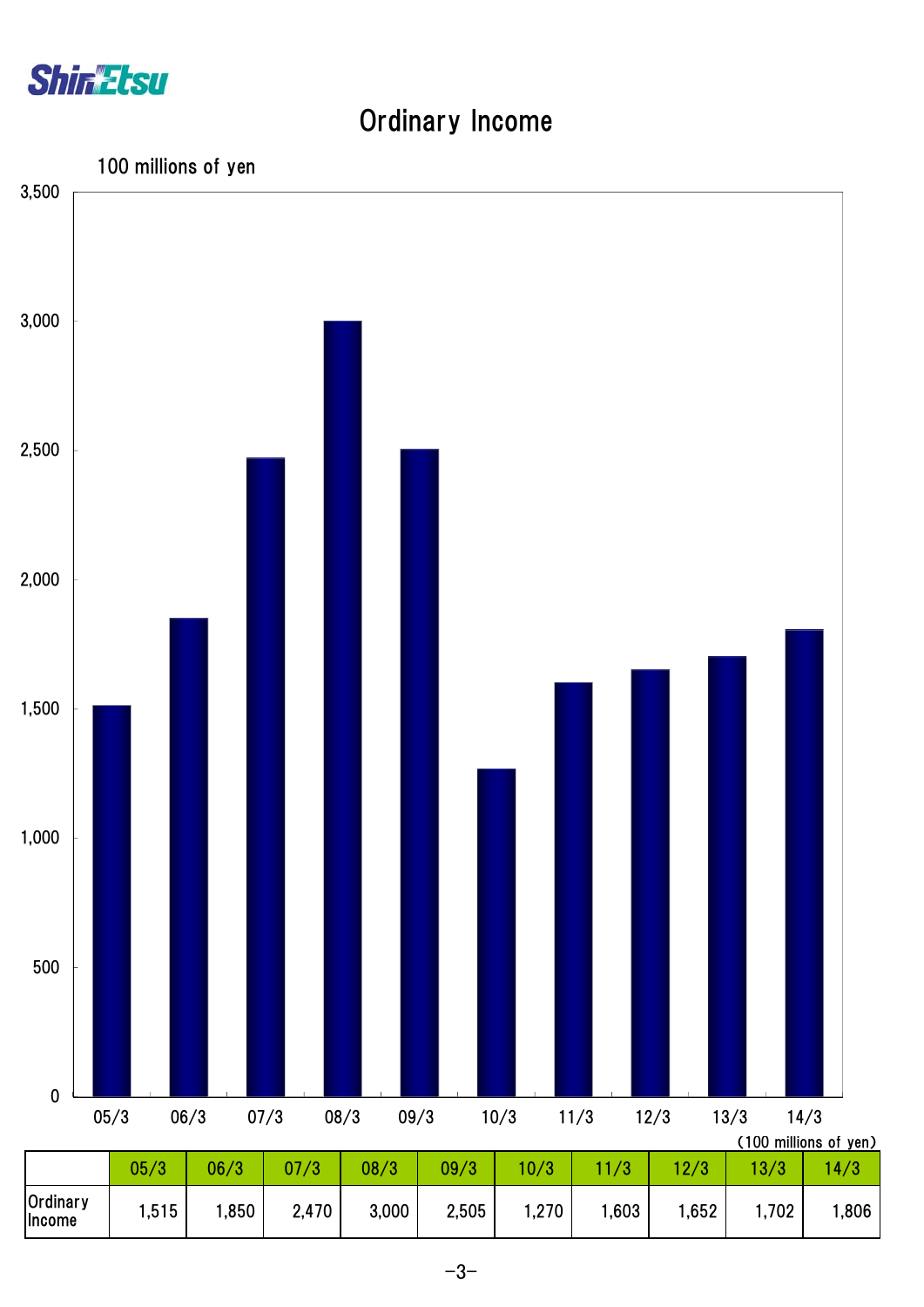

#### Net Income



| Net<br>Income | 932 | .150 | ,540 | ,836 | 1,547 | 839 | 1,001 | ,006 | 1,057 | 1,136 |
|---------------|-----|------|------|------|-------|-----|-------|------|-------|-------|
|               |     |      |      |      |       |     |       |      |       |       |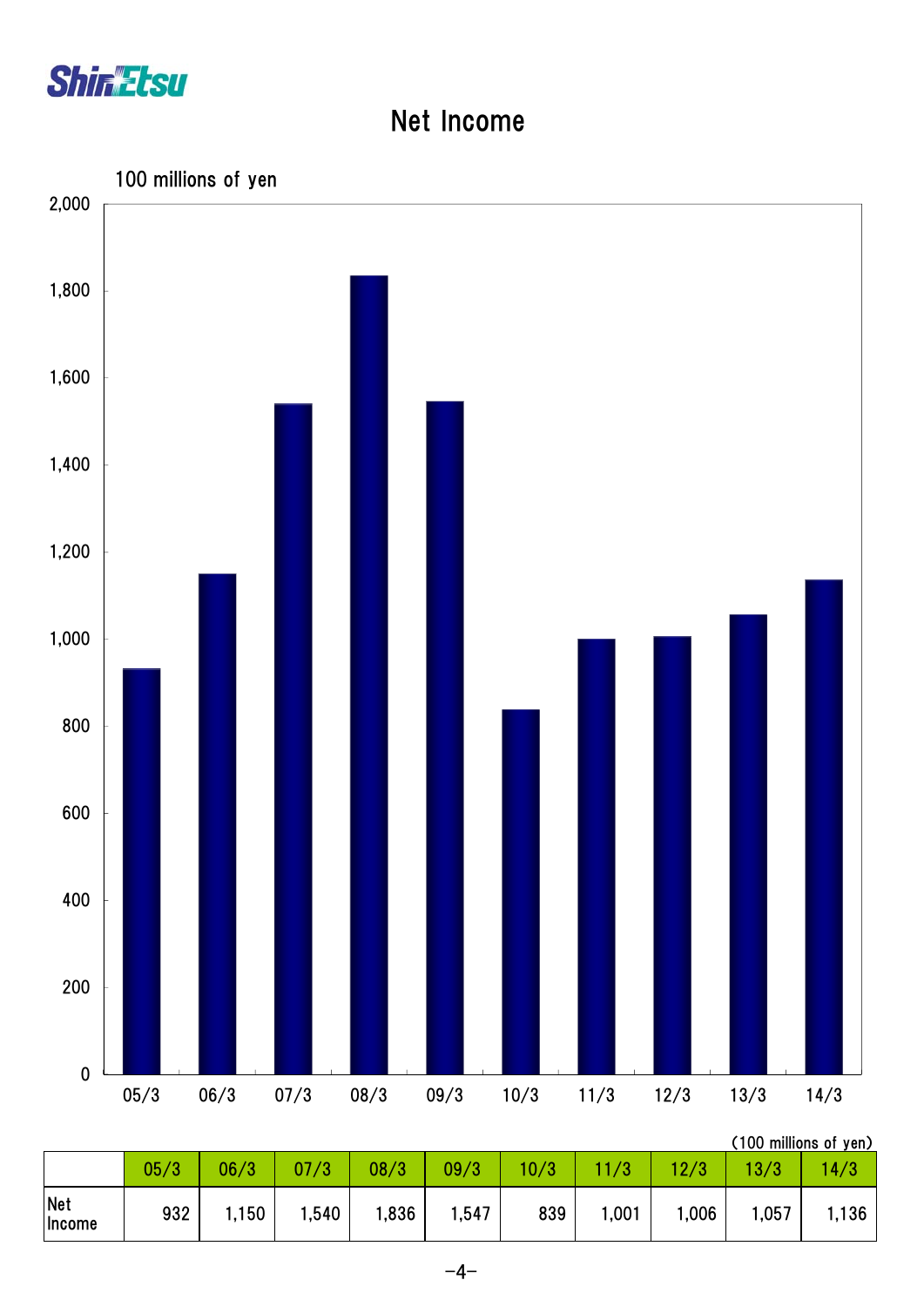

#### Net Income per Share

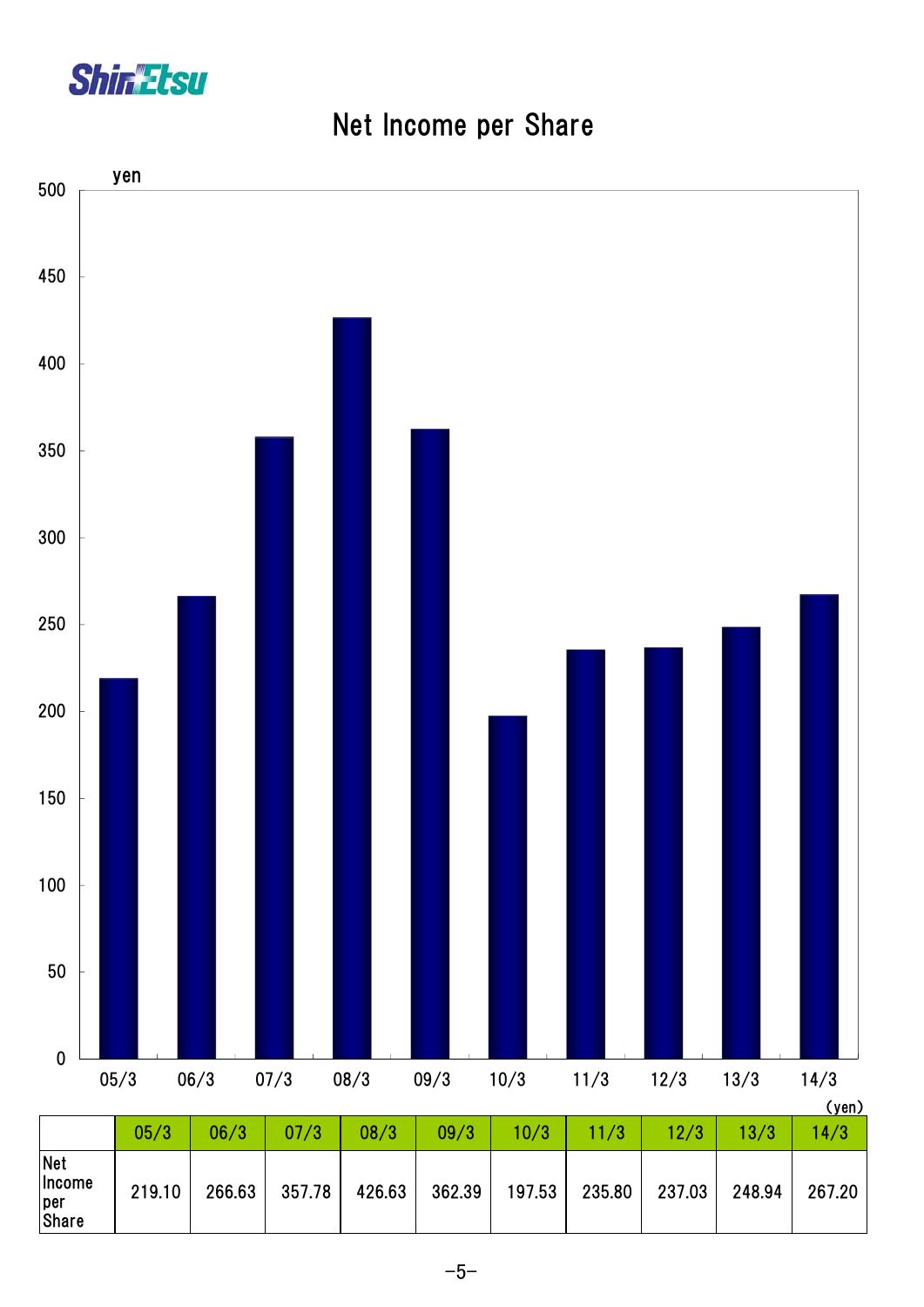

#### Net Sales by Segment



- Electronics & Functional Materials Business
- **Diversified Business**

|                                           | 05/3  | 06/3  | 07/3  | 08/3  | 09/3  | 10/3  |
|-------------------------------------------|-------|-------|-------|-------|-------|-------|
| Organic and<br><b>Inorganic Chemicals</b> | 5,490 | 6,365 | 7,084 | 7.010 | 6,292 | 5,090 |
| <b>Electronics</b><br><b>Materials</b>    | 3,069 | 3,614 | 4,794 | 5,647 | 4,675 | 3,171 |
| Functional<br><b>Materials and</b>        | 1,116 | .300  | 1.169 | 1,107 | .041  | 907   |

※1 From 2011 onward the business segments are in the new structure due to applying to the changes of Japanese Accounting standard.

※2 The result for FY2010 is shown in both previous structure and new structure.

|       |                                                                                                       |       |       |       |       |                                                              |                                                          |       |       |       | (100 millions of yen) |       |
|-------|-------------------------------------------------------------------------------------------------------|-------|-------|-------|-------|--------------------------------------------------------------|----------------------------------------------------------|-------|-------|-------|-----------------------|-------|
| 05/3  | 06/3                                                                                                  | 07/3  | 08/3  | 09/3  | 10/3  |                                                              |                                                          | 10/3  | 11/3  | 12/3  | 13/3                  | 14/3  |
| 5,490 | 6,365                                                                                                 | 7,084 | 7,010 | 6,292 | 5,090 |                                                              | PVC/Chlor-Alkali<br><b>Business</b>                      | 2,377 | 2,835 | 3,240 | 3,437                 | 4,279 |
| 3,069 | 3,614                                                                                                 | 4,794 | 5,647 | 4,675 | 3,171 |                                                              | <b>Silicones Business</b>                                | 1,223 | 1,431 | 1,355 | 1,290                 | 1.564 |
| 1,116 | 1,300                                                                                                 | 1,169 | 1,107 | 1,041 | 907   |                                                              | <b>Specialty Chemicals</b><br><b>Business</b>            | 805   | 835   | 871   | 835                   | 1,032 |
|       |                                                                                                       |       |       |       |       |                                                              | Semiconductor<br><b>Silicon Business</b>                 | 2,540 | 2,838 | 2,296 | 2,025                 | 2,132 |
|       | ard the business segments are in the new structure due to<br>changes of Japanese Accounting standard. |       |       |       |       | Y2010 is shown in both previous structure and new structure. | Electronics &<br>Functional<br><b>Materials Business</b> | 1,138 | 1,414 | 1,778 | 1,828                 | 1,710 |
|       |                                                                                                       |       |       |       |       |                                                              | <b>Diversified Business</b>                              | 1,085 | 1.230 | 937   | 839                   | 941   |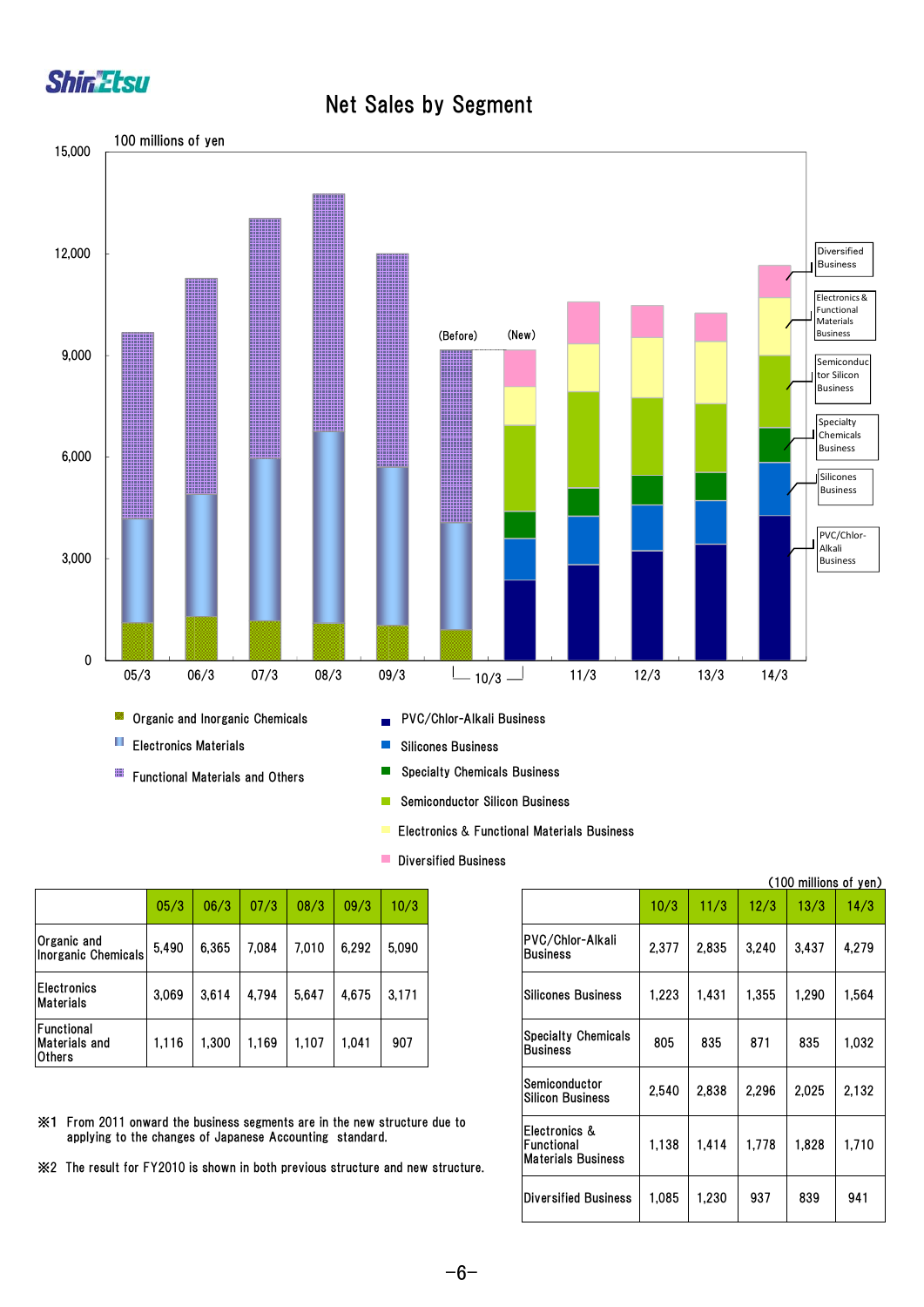

#### Operating Income by Segment



- П Electronics Materials
- **Functional Materials and Others**
- 
- $\overline{\mathbb{R}^n}$ Silicones Business
- $\blacksquare$ Specialty Chemicals Business
- Semiconductor Silicon Business
- Electronics & Functional Materials Business
- **Diversified Business**

779 962 1,067 995 952 611 **198** 1980 1980 1980 1980 1981 197 237 456 601 201 240 276 260 257 180 139 129 147 145 128 226 389 343 219 245 307 361 382 409 410 68 73 50 56 37 Semiconductor Silicon Business Electronics & Functional Materials **Business** Diversified Business PVC/Chlor-Alkali **Business** Silicones Business Specialty Chemicals **Business** 

(100 millions of yen)

- ※1 From 2011 onward the business segments are in the new structure due to applying to the changes of Japanese Accounting standard.
- ※2 The result for FY2010 is shown in both previous structure and new structure.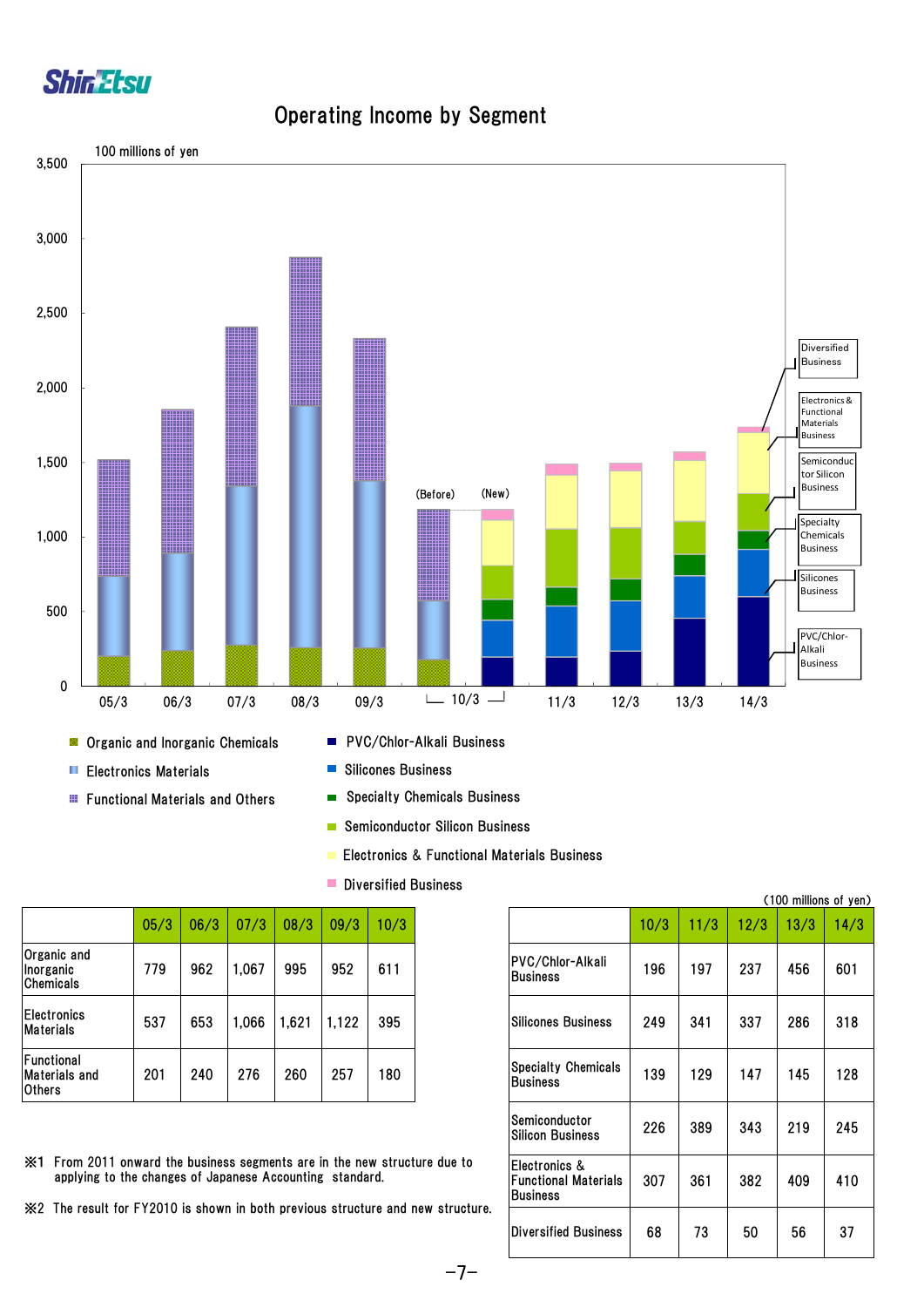



|                                                 |      |      |      |      |      |      |      |      |      | (%)  |
|-------------------------------------------------|------|------|------|------|------|------|------|------|------|------|
|                                                 | 05/3 | 06/3 | 07/3 | 08/3 | 09/3 | 10/3 | 11/3 | 12/3 | 13/3 | 14/3 |
| <b>Ordinary Income</b><br>to Net Sales<br>Ratio | 15.7 | 16.4 | 18.9 | 21.8 | 20.9 | 13.9 | 15.2 | 15.8 | 16.6 | 15.5 |
| Net Income to<br>Net Sales Ratio                | 9.6  | 10.2 | 11.8 | 13.3 | 12.9 | 9.1  | 9.5  | 9.6  | 10.3 | 9.7  |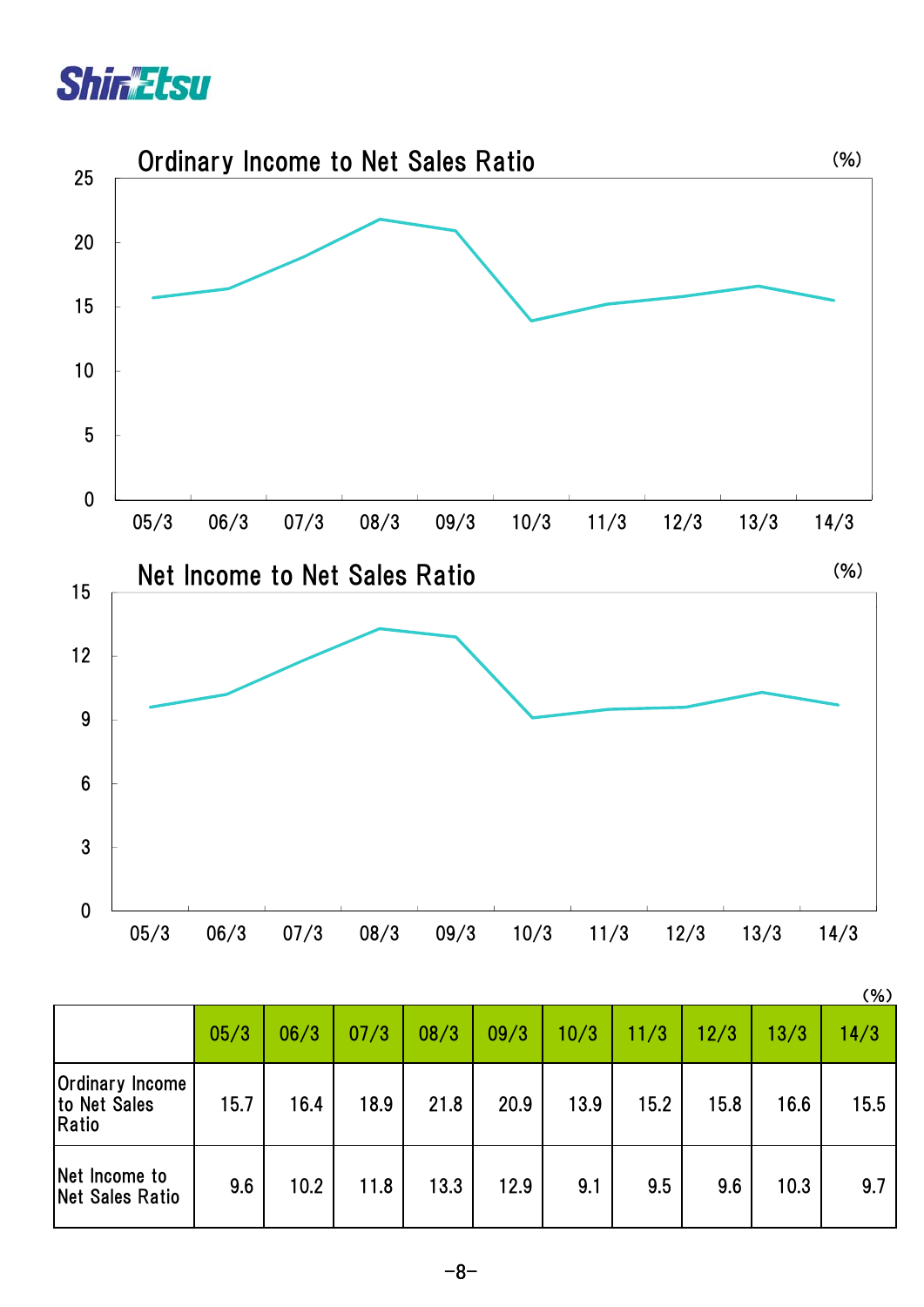



Net Assets



|                             | (100 millions of yen) |                                                                                 |      |      |      |               |  |      |      |        |  |  |
|-----------------------------|-----------------------|---------------------------------------------------------------------------------|------|------|------|---------------|--|------|------|--------|--|--|
|                             | 05/3                  | 06/3                                                                            | 07/3 | 08/3 | 09/3 | $10/3$   11/3 |  | 12/3 | 13/3 | 14/3   |  |  |
| Total<br><b>Assets</b>      |                       | 14,762   16,713   18,600   19,185   16,849   17,691   17,842   18,098   19,209  |      |      |      |               |  |      |      | 21,989 |  |  |
| <b>Net</b><br><b>Assets</b> |                       | $9,963$   11,737   13,603   14,837   14,074   14,742   14,694   14,946   16,232 |      |      |      |               |  |      |      | 18,221 |  |  |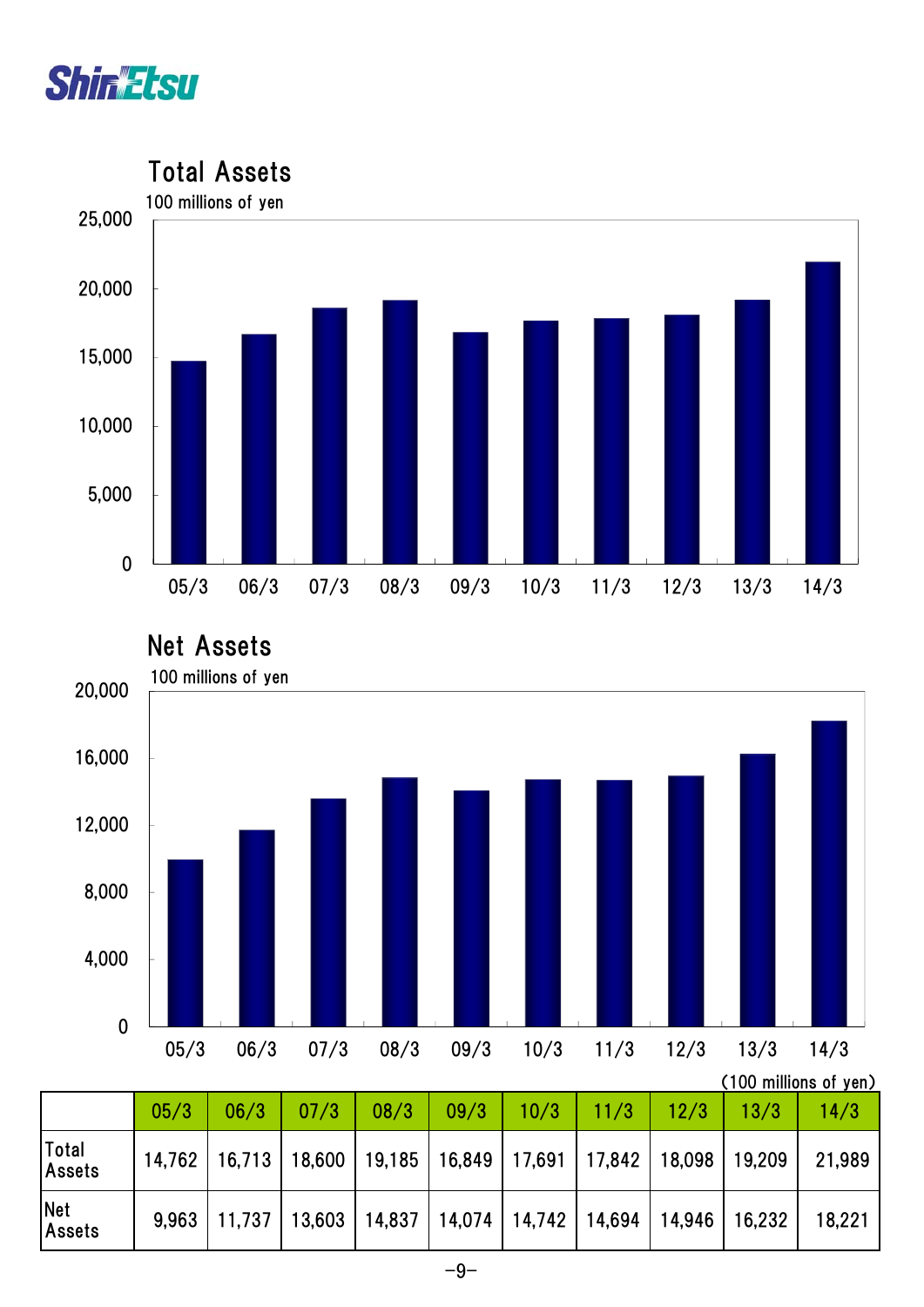



|                                                    |      |      |      |      |      |      |      |      |      | (70) |
|----------------------------------------------------|------|------|------|------|------|------|------|------|------|------|
|                                                    | 05/3 | 06/3 | 07/3 | 08/3 | 09/3 | 10/3 | 11/3 | 12/3 | 13/3 | 14/3 |
| <b>Equity Ratio</b>                                | 67.5 | 70.2 | 71.0 | 75.0 | 81.1 | 80.9 | 80.0 | 80.3 | 82.0 | 80.6 |
| Return on<br>Equity                                | 9.8  | 10.6 | 12.4 | 13.3 | 11.0 | 6.0  | 7.0  | 7.0  | 7.0  | 6.8  |
| Return<br>Cordinary<br>(Income) on<br>Total Assets | 10.6 | 11.8 | 14.0 | 15.9 | 13.9 | 7.4  | 9.0  | 9.2  | 9.1  | 8.8  |